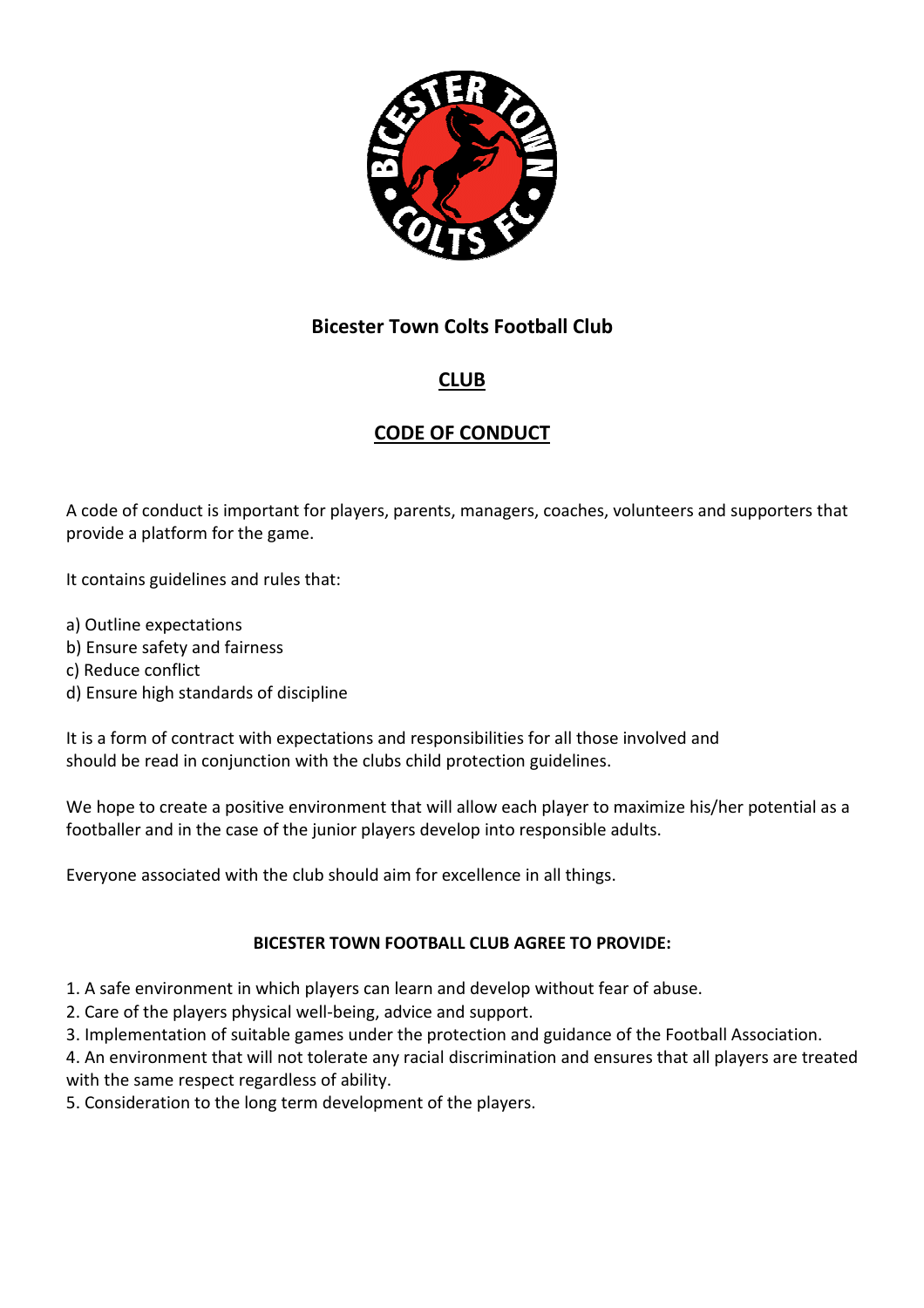

# **PLAYERS**

# **CODE OF CONDUCT**

#### **All players signed to the club will agree to:**

1. Not verbally or physically abuse, bully or act in a threatening manner to any team-mate, club officials, match officials, spectators, opposition players, and opposition officials.

2. Be sporting and competitive in all games. Treat the opposition and the officials with respect.

- 3. Behave with self-discipline at all times both on and off the pitch.
- 4. Attend regularly and punctually for training and games.
- 5. Immediately report any injuries to your coach and do not play any sport until you are fit.
- 6. Provide as much notice as possible to your coach for any absence.
- 7. Practice with enthusiasm the techniques and skills that you are shown, make them an important part of your daily routine and attempt to apply then in matches.
- 8. Listen carefully to the information you are given by your coach.
- 9. Play and train with shirt tucked in socks up and shin pads on.
- 10. Take pride in your appearance clean boots etc.

#### **Failure to carry out this agreement may result in disciplinary action from the club.**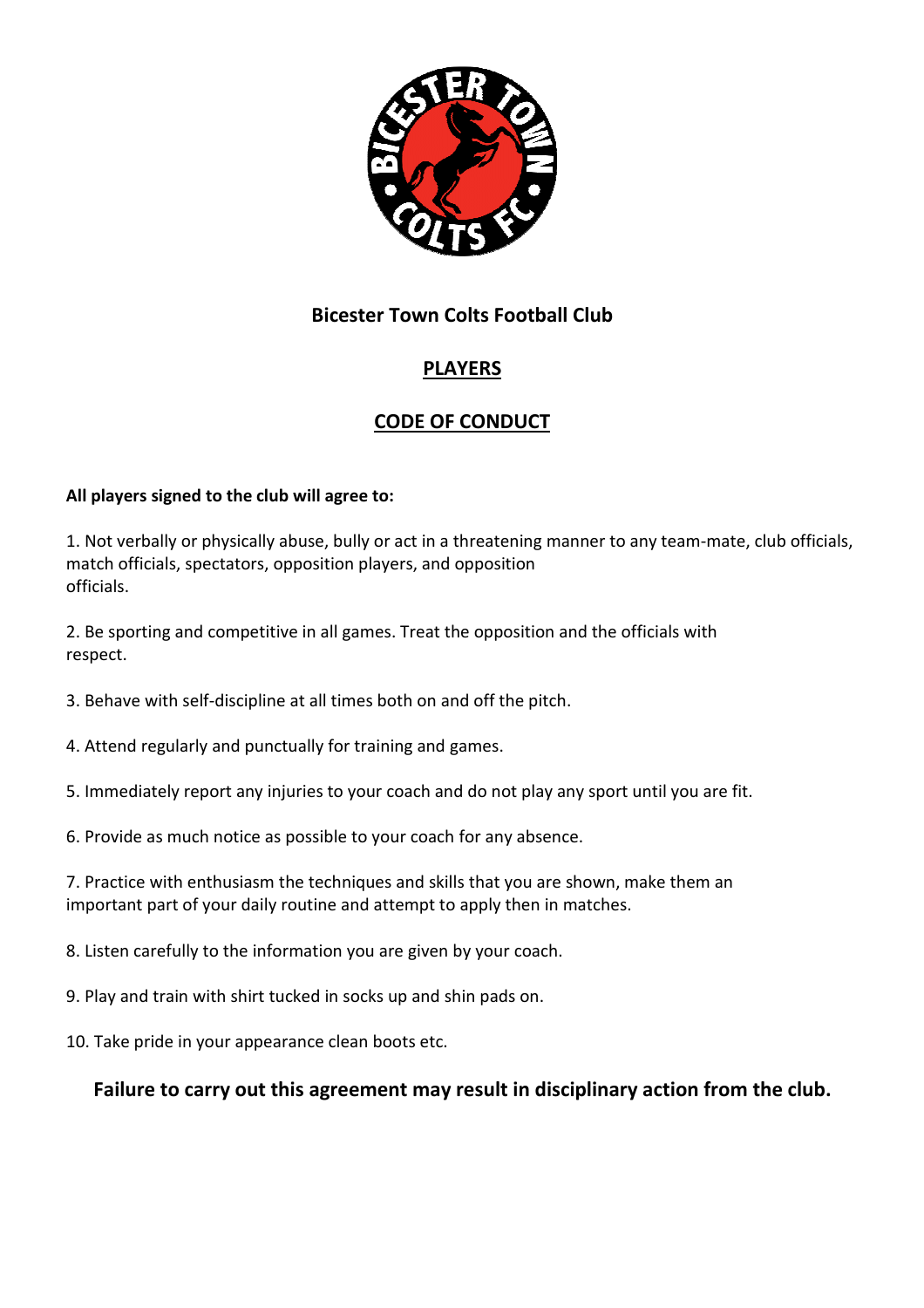

# **THE PARENTS AND GUARDIANS OF THE PLAYERS**

## **CODE OF CONDUCT**

#### **All parents and guardians of club players will agree to:**

1. Encourage and help the player meet targets in both training and game. Not to force an unwilling child to participate in sport.

2. Positively support the player without pressure and praise his/her achievements.

3. Support the coaches and organisers at the club

4. Set a good example to the players at all times.

*5.* All disputes regarding the behaviour of match officials or the opposing players and spectators, will be the responsibility of the Club Team Manager who will follow official procedures for the registration of a complaint.

6 Any person(s) using abusive language on the touchline during matches/training will be asked to refrain from doing so by the manager/coach. If the problem persists he/she and their child will be banned for a period of two weeks. If the problem arises again, these persons will no longer be associated with Bicester Town Colts FC, and their membership(s) will cease.

7 Bicester Town Colts FC have a policy, where no alcohol is to be consumed by anyone on the touchline during matches.

8 Smoking is not permitted at pitch side at the Bicester Sports Association or any environment where club players are present.

Smoking is only permitted at the car park area only.

**Remember the players of the club are involved in football for their enjoyment not yours!**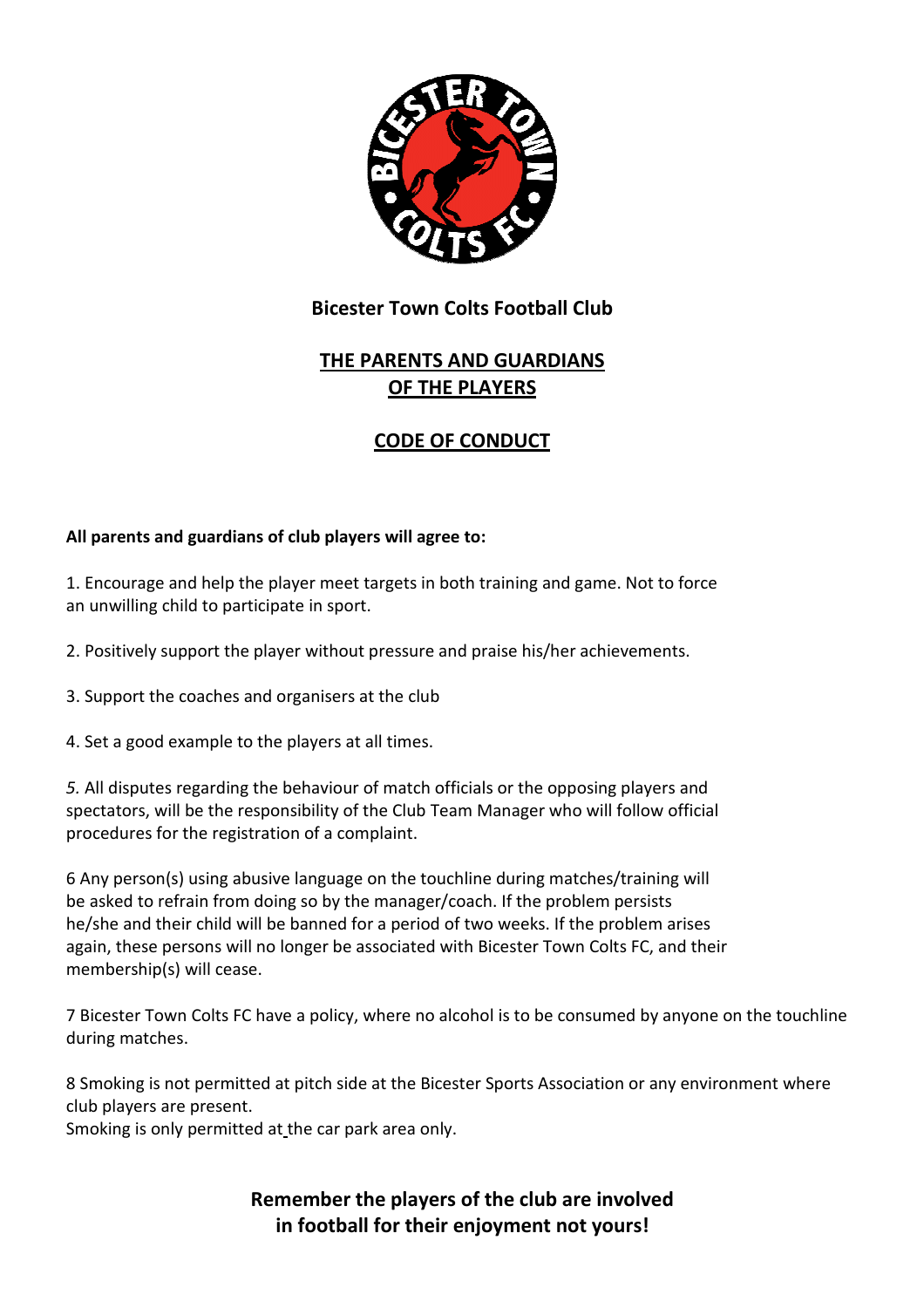

## **GENERAL FOR ALL CLUB MEMEBERS**

## **CODE OF CONDUCT**

The club and team managers are responsible for the behaviour of players and spectators before, during and after the game.

The club will be disciplined by the FA or Witney & District League for any incidents that involve players or spectators.

Any fines given to the club will be presented to the club disciplinary panel. The panel will then decide who will provide payment of the fine whether it be the club or the person(s) involved or jointly shared.

We hope that all players and spectators will appreciate the skill and efforts from both teams, irrespective of the result.

Encourage the team from the touchline, but please keep quiet about mistakes that are made.

Leave any coaching to the coaches. It's more efficient and less confusing for the players.

Violent play and foul language will not be tolerated under any circumstances.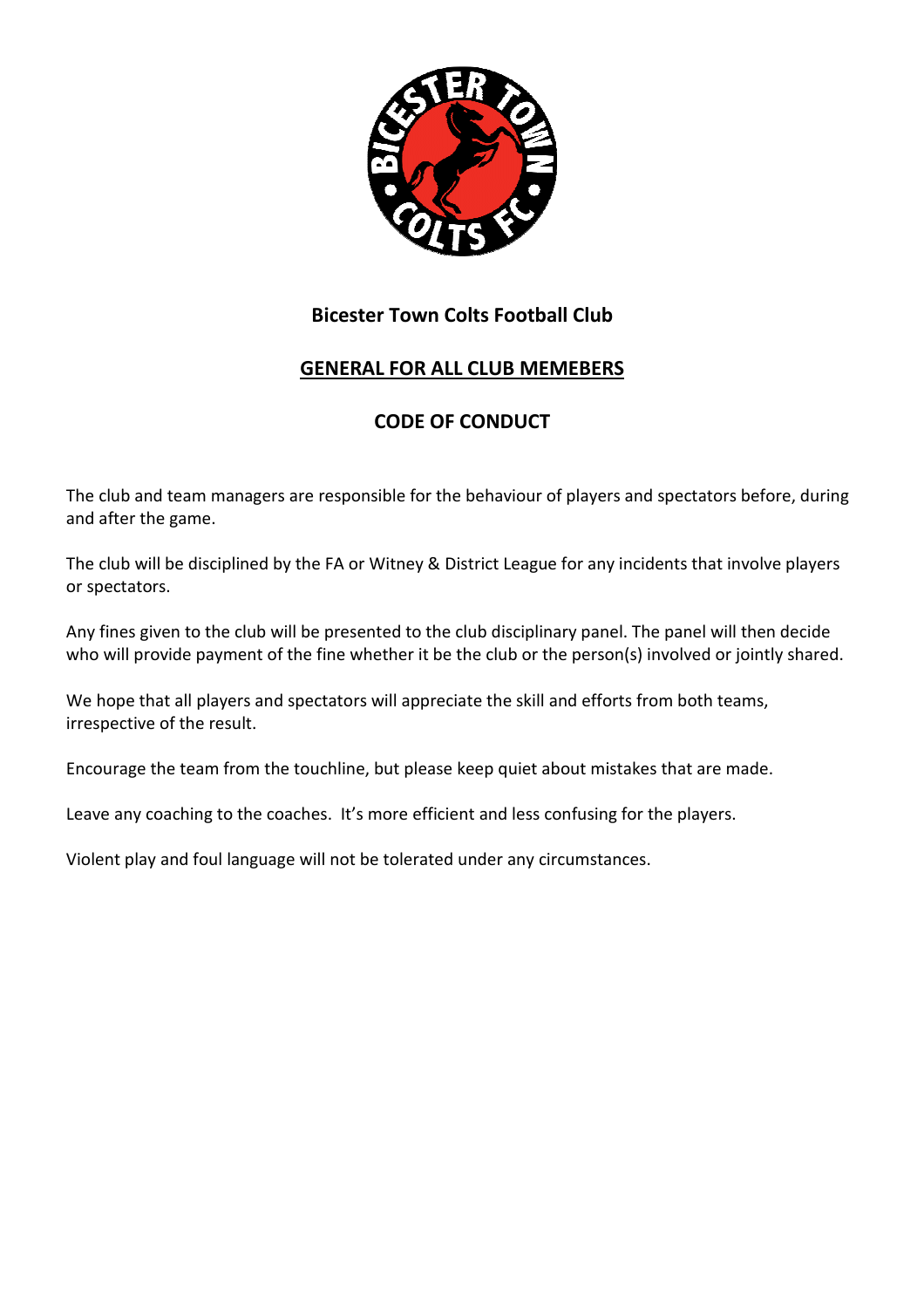

## **COACHES & CLUB OFFICALS**

### **CODE OF CONDUCT**

1. Coaches are key to the establishment of ethics in football. Their concept of ethics and their attitude directly affects the behaviour of players under their supervision.

2. Coaches are therefore, expected to pay particular care to the moral aspect of their conduct.

3. Coaches have to be aware that almost all of their everyday decisions and choices of actions as well as strategic targets, have ethical implications.

4. It is natural that winning constitutes a basic concern for coaches. This code is not intended to conflict with that. However, the code calls for coaches to disassociate themselves from a win-at-all-costs attitude.

5. Increased responsibility is requested from coaches involved in coaching young people.

6. The health, safety, welfare and moral education of young people are a first priority, before the achievement of the reputation of the club, coach or parent.

7. Following is the FA Coaches Association Code of Conduct (which reflects the standards expressed by sports coaches in the UK) and forms the benchmark for all involved in coaching.

Bicester Town Colts FC wholeheartedly follow and practice this Code of Conduct and accept it as our own.